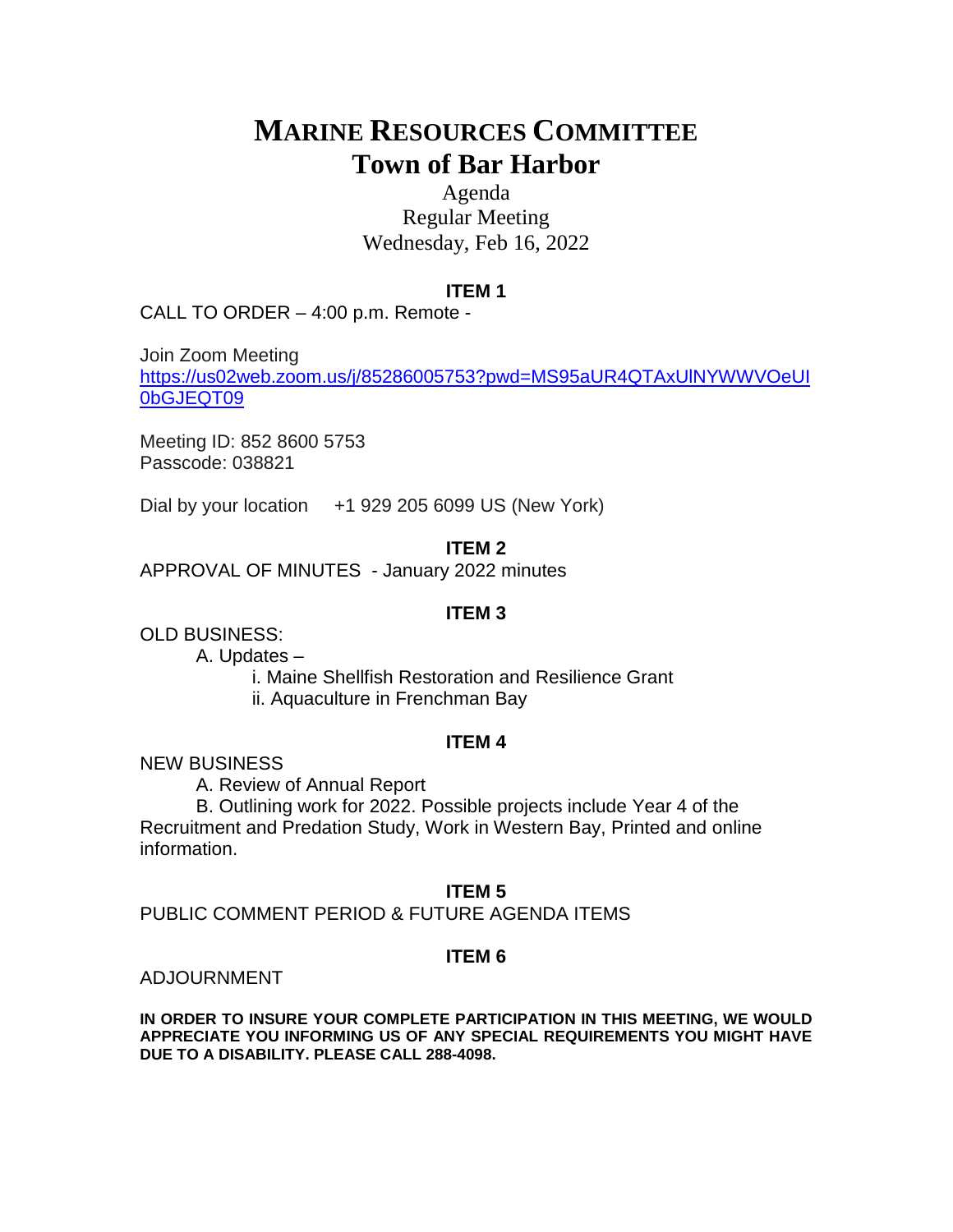# **MARINE RESOURCES COMMITTEE Town of Bar Harbor**

Draft minutes Regular Meeting Wednesday, January 19, 2022

The meeting was called to order at 4:02 pm. Zoom Meeting – link provided Attendees: Chris Petersen-Chair, Joanna Fogg, John Avila, Matt Gerald, Natalie Springuel, Fiona de Koning Heidi Leighton, Maine State DMR, Chris Wharff, Harbor Master. Guests: Rusty Taylor, Victor Doyle, Guilia Cardoso, Brian Silverman, Richard??

Approval of minutes from November 2021 meeting voted approved 6:0

# OLD BUSINESS

1. Update on the American Aquafarms proposal. The DMR application from American Aquafarms appears to still be incomplete, with no approved source of fish. The letter from the committee was sent to the town council and is being held with the letters from the conservation and harbor committees until the proposal moves further along the process.

## NEW BUSINESS

1. Review of work completed 2021. Chris reviewed the 2021 clam recruitment study results. Recruitment in the upper bay was slightly higher than in 2020 but lower than the other years. There was not great seed recruitment at any of the five study sites. There was a huge mortality in the upper bay and neither quahogs nor soft shell clams set substantial seed in the two Blue Hill Bay sites. The seed that we had overwintered on two aquaculture sites in Frenchman Bay and placed under nets had no discernable impact on fall clam densities – it was as if we had not put down the nets or done the additions. This lack of any discernable impact led us to not repeat that experiment this year as it was a lot of work. We don't have an answer to why this happened. The two most likely causes are that predators were able to get under the nets (or were there when we put the nets down) or that the nets biofouled over the summer, suffocating the clams underneath. We left the nets unattended for four months.

These results were included in the grant summary that we are sending to the Broadreach fund. That report was reviewed by the committee and is attached (*msrrf bar harbor grant 1.22.pdf*).

This year we also realized that Western Bay has a small harvestable crop of Eastern oysters, this population increase is new. This adds to the harvestable number of quahogs in the same area – and we have voted previously to add both species to the ordinance but have yet to set any regulations for harvest. The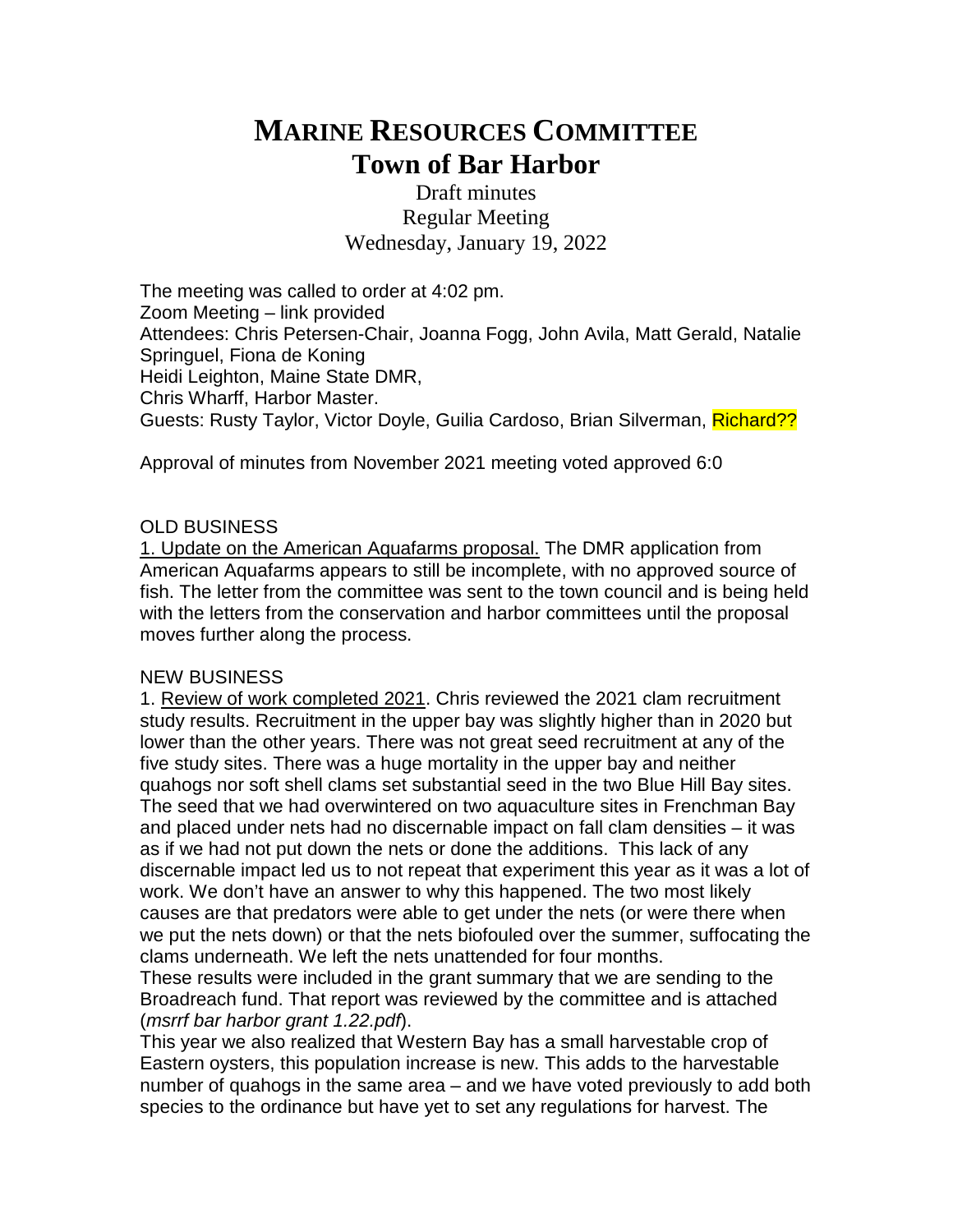# **Developing a multi-town strategy for clam management for the quahog fishery in Bar Harbor**

A proposal to the Maine Restoration and Resilience Project

Project Coordinator : Chris Petersen, Chair, Bar Harbor Marine Resource Committee cpetersen@coa.edu 207-266-8248 Fiscal agent for the grant: Town of Bar Harbor. Town clerk: Liz Graves [clerk@barharbormaine.gov](mailto:clerk@barharbormaine.gov) Address: Town of Bar Harbor, Municipal Building, 93 Cottage Street, Bar Harbor, ME 04609 Amount requested: \$10,322.00

Additional key personnel and project partners: Bar Harbor Marine Resources Committee members: Bar Harbor Marine Resources Committee members (all residents of Bar Harbor) Scott Swann, Member; College of the Atlantic Fiona de Koning – Member; Acadia Aqua Farms Joanna Fogg – Member; Bar Harbor Oyster Matt Gerald – Member; Sweet Pea Farm Natalie Springuel – Member; Maine Sea Grant John Avila – Member; Red Ladder Painting Co. Jim Coloquin – Chair Southwest Harbor Shellfish Committee Rusty Taylor – Chair Mount Desert Shellfish Committee Joe Porada – Chair Frenchman Bay Regional Shellfish Committee Heidi Leighton – Maine Department of Marine Resources David Miller and Hannah Horecka – Lamoine DMR (for MST work)

#### **Problem statement:**

Despite substantial conservation efforts, the harvestable levels of *Mya arenaria* in Bar Harbor are extremely low on most of our easily accessible mudflats. We suspect that this is also the case in nearby towns. Bar Harbor is on the far northern (eastern) range of harvestable quahogs (*Mercenaria mercenaria*) populations, and we have recently seen an increase in American Oyster (*Crassostrea virginica*) populations, and the town has decided to add both species to our ordinance so that we manage this fishery and can potentially regulate harvest. We are concerned that harvesters may be switching to these other species, and that this increased harvest intensity could lead to the resource being quickly depleted.

For quahogs, we believe that there is a long history of harvesting this species along our shoreline, both from residents and non-residents, mostly for recreational harvest but also some for commercial harvest. Although we would be within our rights to require town licenses for this resource, we are concerned that we would be either complicating or excluding long-time non-resident harvesters at these sites, without any knowledge of either the intensity or consequences of the current level of harvesting. So, while we are adding the species to our ordinance, we are not currently setting any regulations on harvest. We think it is imperative to first understand both the harvester and resource landscape, and we are asking for funds to help us with this work, along with some auxiliary projects all based around this new resource for our committee. Just in the communication for this grant we learned that commercial harvest of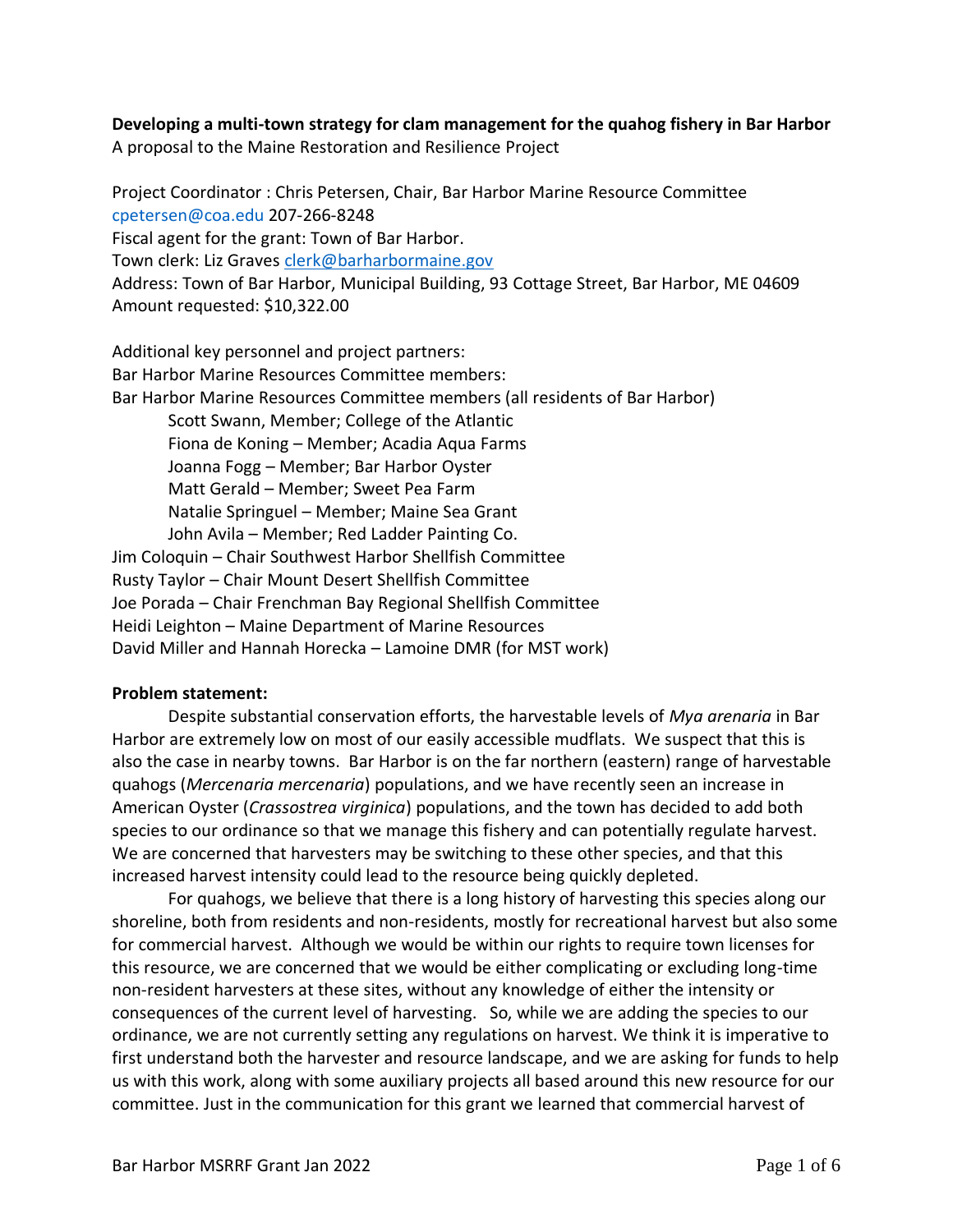wild oysters in our town has begun, which will lead us to pause adding regulations on this species until we can understand how we might be able to blend conservation with ongoing harvest of this species.

#### **Solutions:**

We have four separate tasks that we believe will all work towards our goal of providing stronger and equitable management of our bivalve resource in Blue Hill Bay. The main part of the project is to interview current harvesters (both commercial and recreational) to determine the current resource harvesting levels, and to gain information on past harvesting and population levels of harvestable species in this area. A second part will be to conduct shellfish surveys with the Bar Harbor Marine Resources committee to determine current population levels of shellfish species. Third, we are concerned that if we require licenses for species like quahogs, that recreational harvesters will fail to obtain them due to the problems of entering Bar Harbor in the summer, so we are exploring establishing online alternatives for obtaining licenses. Finally, there are seasonal summer closures along this shore, and we are interested in identifying the potential cause of this by doing DNA tests of water samples using the DMR and UNH labs. All of the proposed survey and census work would occur between April 15, 2022 and November 15, 2022, although microbial source tracking may continue into some part of 2023.

The second part of our proposal is to produce collaborative work with the other town clam committees in our area. We are proposing to add surveys of the quahog and oyster resource in the area managed by the Frenchman Bay Regional Shellfish Committee in Western Bay, including Goose Cove and the bar at Alley Island. In addition, Mount Desert harvesters suggested that we add the seasonal closure at Pretty Marsh to our Microbial source tracking work. For only a moderate additional cost, this allows us to bring the capacity from this grant not just to our town, but to create a fuller ecological picture of the area and assist in the management with other towns. It also increases our communication with adjacent comanagement groups, and some believe will be a step towards recreating an island-wide comanagement process.

#### **1. Surveys of local clammers**

We propose to hire a summer intern that would conduct surveys of active harvesters on the mudflat and from lists supplied by local harvesters and shellfish committees. For this work, we are collaborating with the local shellfish committees of Mount Desert, Southwest Harbor, and the Frenchman Bay Regional Shellfish Committee (FBRSC). Interviews will focus on their frequency of harvest, the amount of harvest and the time it takes them to harvest, their knowledge of laws surrounding harvest, and their past history of harvesting shellfish resources. We would like to hire a young local individual, possibly a college student, to do the work as part of a college internship.

A secondary goal of the mudflat surveys is to do some education around harvesting regulations. The PI (Petersen) has talked to several harvesters at the site, and they had consistently not had a good understanding of state law surrounding harvest. They typically believed all species were legally harvestable at 2" in length despite the fact that non-*Mya* species at this location have other requirements (*Mercenaria* – one-inch hinge width, *Ensis* – 4" length, American Oyster – *Crassostrea virginica* – 2.5" length, *Spisula*- no size limit). They also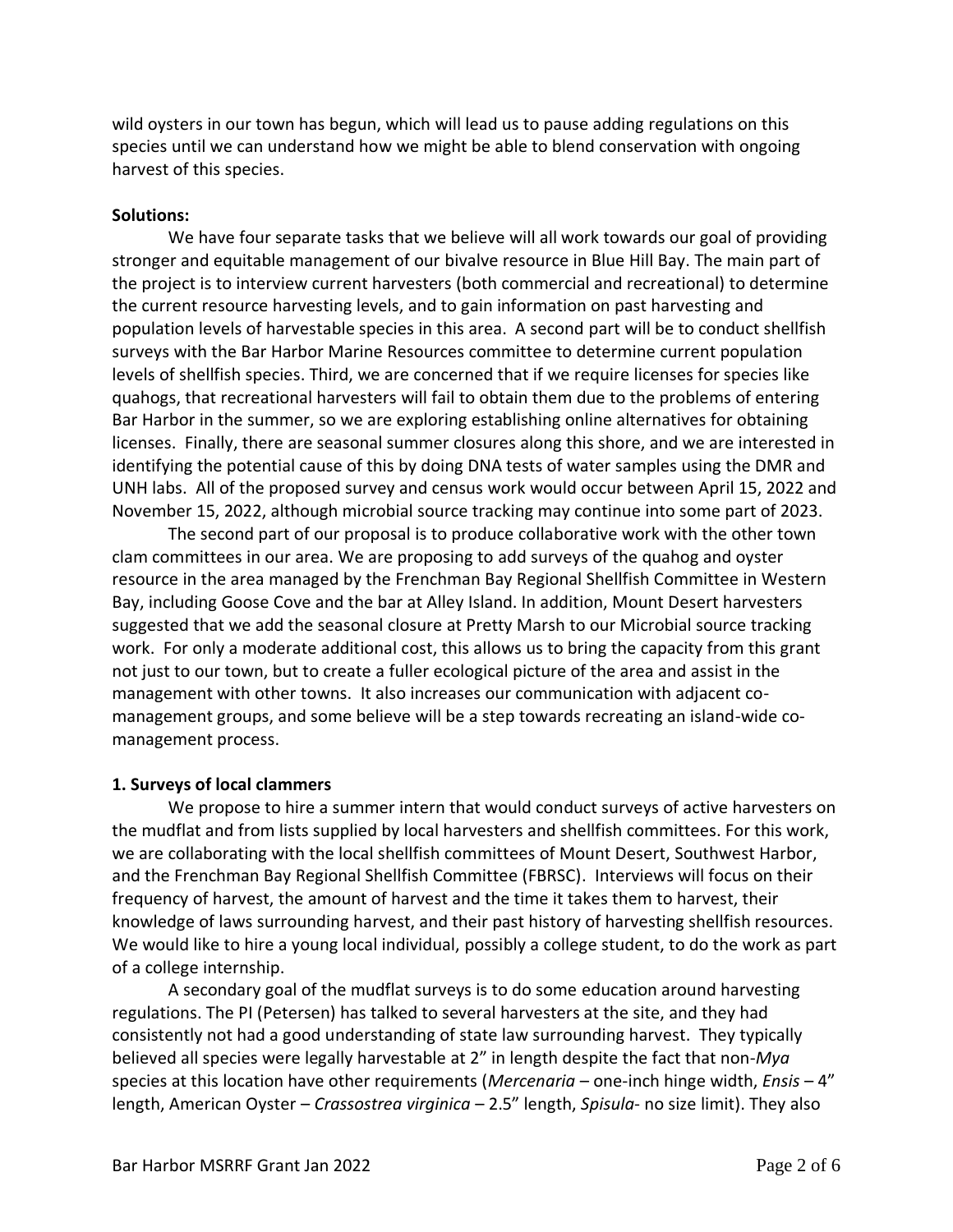were not aware of the bag limits for these species, and that many of these species combined for a common bag limit (one peck per day for recreational harvesters). There was also concern at the committee level that harvesting of oysters, especially in the summer, requires more care than other clam species – they are typically eaten raw and are more likely to develop problems when kept at higher temperatures for prolonged periods. The potential for illness from oysters not properly handled could lead to press that would hurt not just the wild but also local oyster aquaculturists.

#### **2. Shellfish censuses of Blue Hill Bay intertidal areas**

In addition to historical information, we would like to do surveys that cover a larger geographic area along this shoreline. We have records of four censuses in Clarks Cove (2001, 2016, 2019, 2021), one in Northwest Cove (2013) and two north of Clarks cove (2013,2014) over the last 20 years. These new surveys, combined with the interview results, should give us a good picture of the history and current status of the shellfish resource in this area. In the past we have used both high school and college students to help us conduct these surveys, both might be possible, but this of course will depend on the safety of such surveys which we have no way of currently knowing.

In addition to doing censuses in the Bar Harbor portion of Blue Hill Bay, we will make ourselves available to work with adjacent towns on censuses to determine the broader landscape of shellfish abundance in Western Bay. The chairs of both Mount Desert Clam committee and the FBRSC have expressed interest in this work. The extent of this work will depend on ability of those shellfish committees to help with some contributions of manpower to conduct those surveys.

## **3. Developing methods to make licensing easier**

When we were discussing potential licensing for quahogs at a committee meeting, our harbormaster and shellfish warden told us that in his discussions with individuals on the flats, they were concerned that they would be asked to come into Bar Harbor in the summer and get a license, a time when all parking is paid, and parking is not easily available. Members of the committee asked if it were possible to make the licensing online. We have talked to both the DMR and our town about this possibility, and believe it is a worthwhile project. We have included funding to move this project forward with either in-house staff with the town of Bar Harbor or an outside consultant.

# **4. Microbial source tracking (MST) to try to isolate source of fecal contamination in NW Cove and Pretty Marsh.**

There are three main non-trespass access points to the Bar Harbor Shoreline in Blue Hill Bay, at Clarks Cove Road, and Town Hill Landing Road, and to a lesser extent at the KOA campground on the northern tip of the island just west of the causeway. The access point at Town Landing Road gives access to Northwest Cove, which is currently closed to harvest during the summer due to fecal contamination (Figure 1, 11.6 acres). There are three houses at the head of the bay that are seasonally inhabited, there are dogs that are sometimes on the beaches there, and there are waterfowl that use the bay. These are the three most likely sources of fecal contamination, along with the input from Prays Brook, which was not seen as a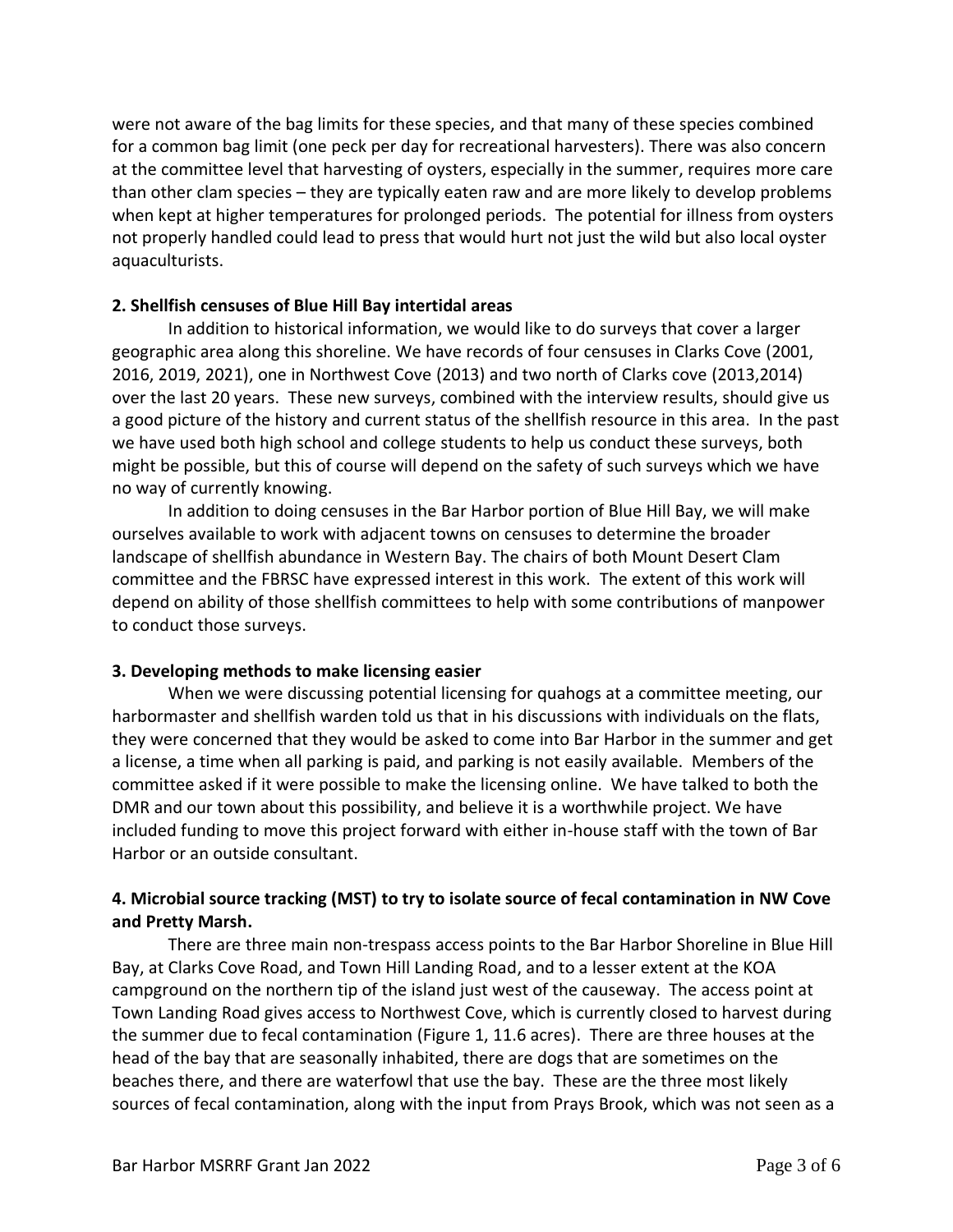significant source by DMR. This access is important, particularly for individuals from the west side of the island. We have talked with the DMR personnel in Lamoine (Miller, Horecka) and have estimated the costs for collecting samples, having them processes at the Lamoine lab, and then sending a subset to be categorized for their bacterial type and probably host bird/mammal at the UNH molecular genetics lab run by Steve Jones.

We are also proposing to add a second site to our MST work. Pretty Marsh, in the town of Mount Desert, has a similar seasonal closure (Figure 1, 14 acres, Town of Mount Desert). This site was suggested by Mount Desert residents and has the support of the chair of the Mt. Desert Clam Committee and the DMR Lamoine staff. We believe we can add this site without any additional personnel costs, and have added the costs of sending additional samples to the Jones lab.



*Figure 1. Map of Study area. Western Bay is bordered on the north by Trenton (part of FBRSC), Bar Harbor on the south and east, and Mt. Desert to the south. The two proposed sites for MST testing are noted on the map (Pretty Marsh and NW Cove). Approximate town boundaries are in blue.* 

#### **Capacity:**

The intern would report directly to the chair of the committee. The intern is responsible for the data collection and entry, help to organize the MST sampling, and will work together with the chair and members of the committee in analysis, interpretation, and dissemination of the results. We hope to involve the public in some of our census work, certainly with students at College of the Atlantic or at MDI High School.

#### **Limiting factors:**

Our main concern is that we are collecting data that clearly might influence future harvesting ability of the people that we are interviewing. This could lead to the perception that we are going to use their information 'against them', that once we see the harvesting landscape and history of the area, we will feel that the best path forward is to limit harvest through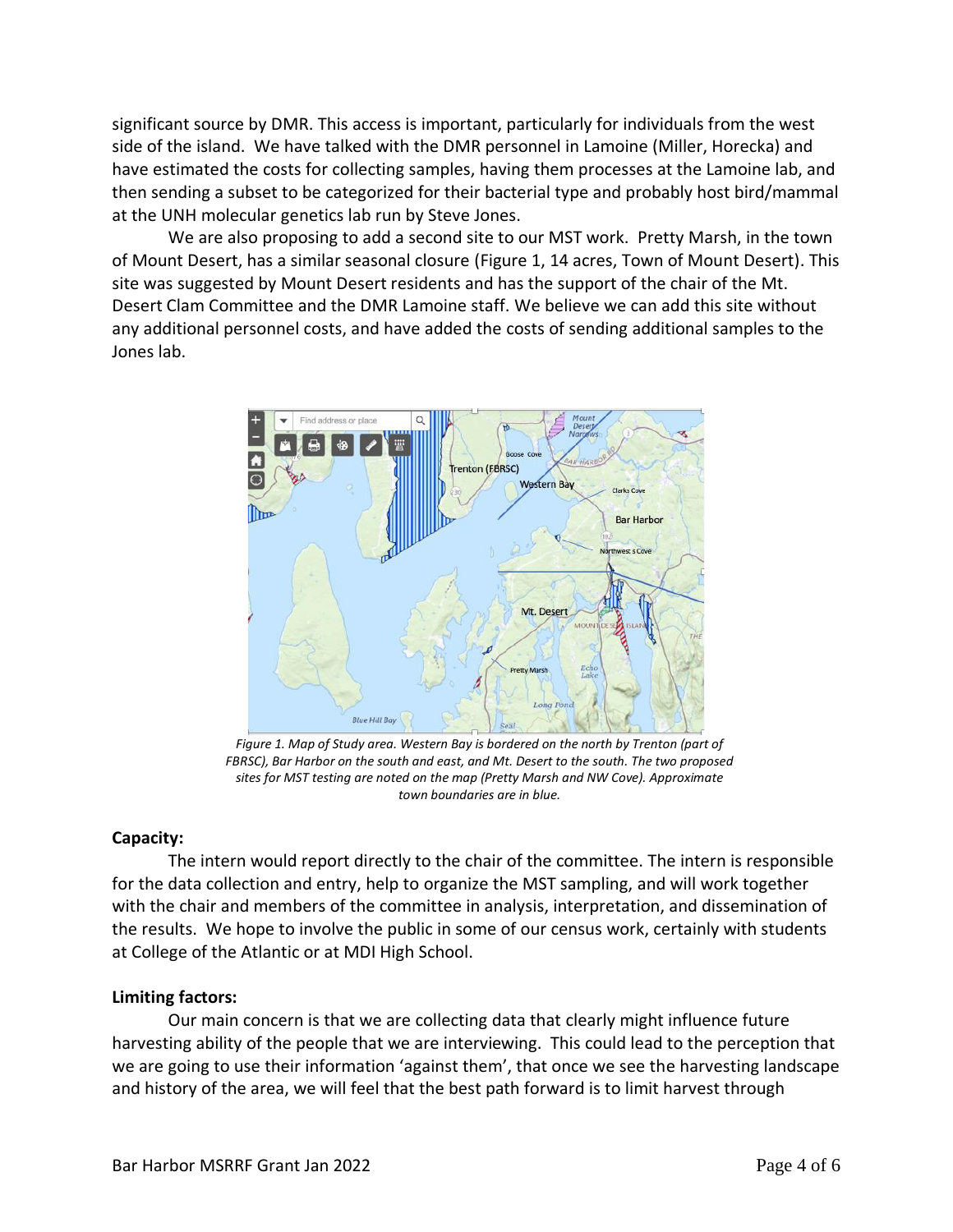licensing and bag limits. And this is possible. We would want to make it clear that any new regulations that affected them would be done in an open process that tried to take into account their realities, such as the number of clams they would need to make a trip worthwhile, and differences between recreational and commercial harvesters.

#### **Sharing project data and learning:**

Our most important audience are local harvesters, commercial and recreational, both within and outside of our town. We will be presenting the work publicly at our own committee meetings and with the BH town council, and with the adjacent clam committees, who contain the individuals outside of Bar Harbor most impacted by our work. For our work on licensing, we will share any outcomes with other towns interested in moving licensing online. We also plan to use the local newspaper, the MDI Islander, to publicize our work and our results. Our work will also be shared with Frenchman Bay Partners, and we plan to put our work on that website, and finally there is always the hopefully resurgent Fisherman's Forum where we can share our work more broadly with individuals throughout the state.

#### **Other work outside of this proposed grant:**

For 2022, we are continuing our shellfish recruitment monitoring at five sites, including two sites in Blue Hill Bay (see our MSRRF report for 2019-2021). These data will help us understand both the species present and the level of recruitment of shellfish species. These results will complement our work on shellfish surveys and harvester surveys in the area.

Finally, reaching out to other committees has led to a renewal of a discussion for the potential merging of MDI island shellfish committees. This is not one of the objective of this grant, but we recognize that this might become one of the possible solutions to the current quahog harvesting practice.

#### **Budget**

| Surveys:                                            |           |
|-----------------------------------------------------|-----------|
| Intern to do surveys                                |           |
| \$15/hr for 320 hours $+$ 14% fringe                | \$5472.00 |
| Mileage -150 miles/week x 8 weeks $@.50$ /mile      | \$600.00  |
| <b>Subtotal</b>                                     | \$6072.00 |
| Censuses:                                           |           |
| Committee members and other harvesters              |           |
| Intern costs (included above in survey)             | n         |
| (in-kind contribution) - committee members          | O         |
| <b>Subtotal</b>                                     | ŋ         |
| Making licenses more accessible:                    |           |
| Establishing an online licensing process            | \$1000.00 |
| (to be done by town employee or outside consultant) |           |
| Subtotal                                            | \$1000.00 |
| DNA analysis of water samples from Northwest Cove   |           |
| DMR flat fee for processing up to 30 samples        | \$1000.00 |
| Microbial Source tracking @\$150/sample             |           |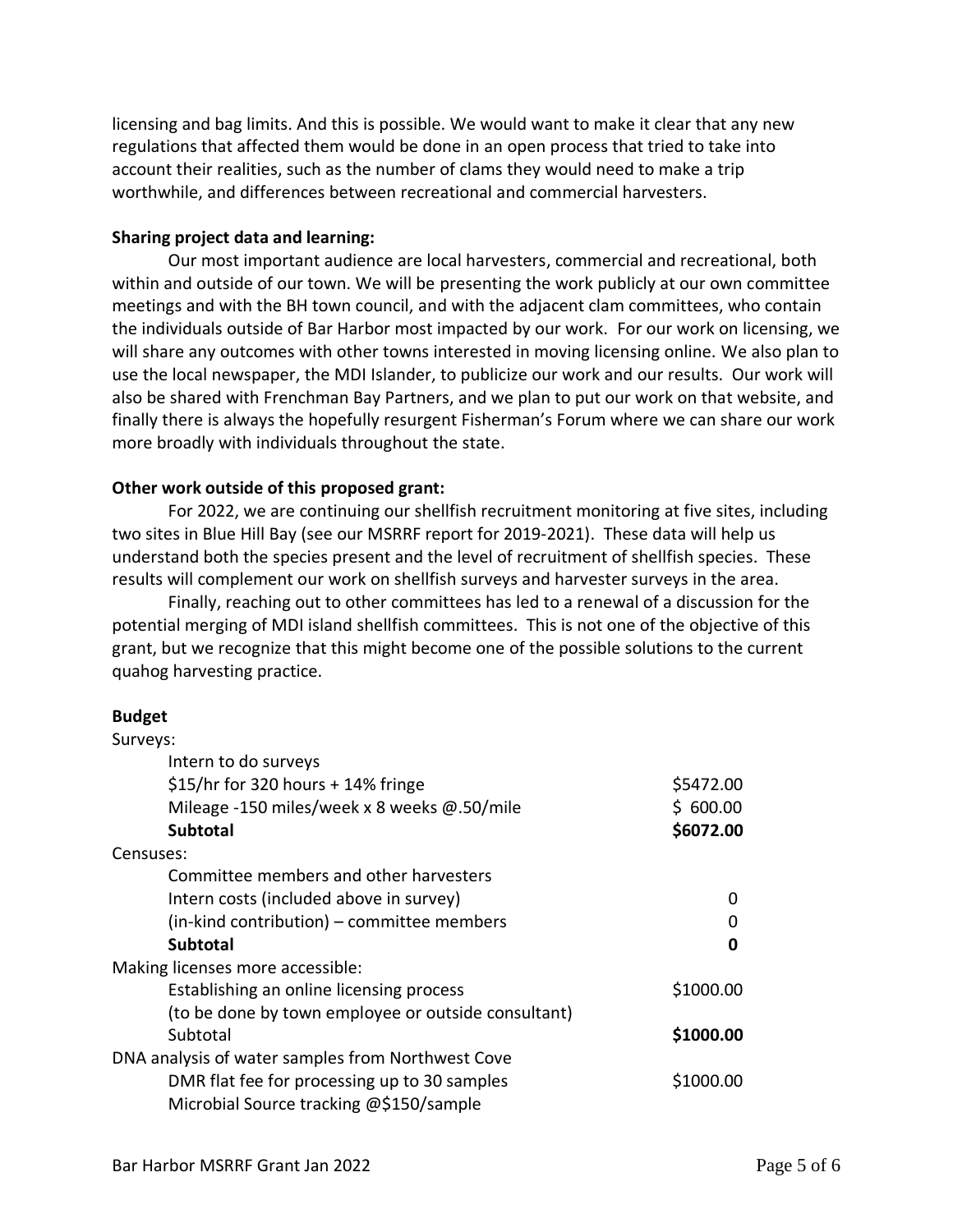| (would include differentiation of mammal, then human, dog, bird) |             |
|------------------------------------------------------------------|-------------|
| 15 samples                                                       | \$2250.00   |
| <b>Subtotal</b>                                                  | \$3250.00   |
| <b>Total requested</b>                                           | \$10,322.00 |
|                                                                  |             |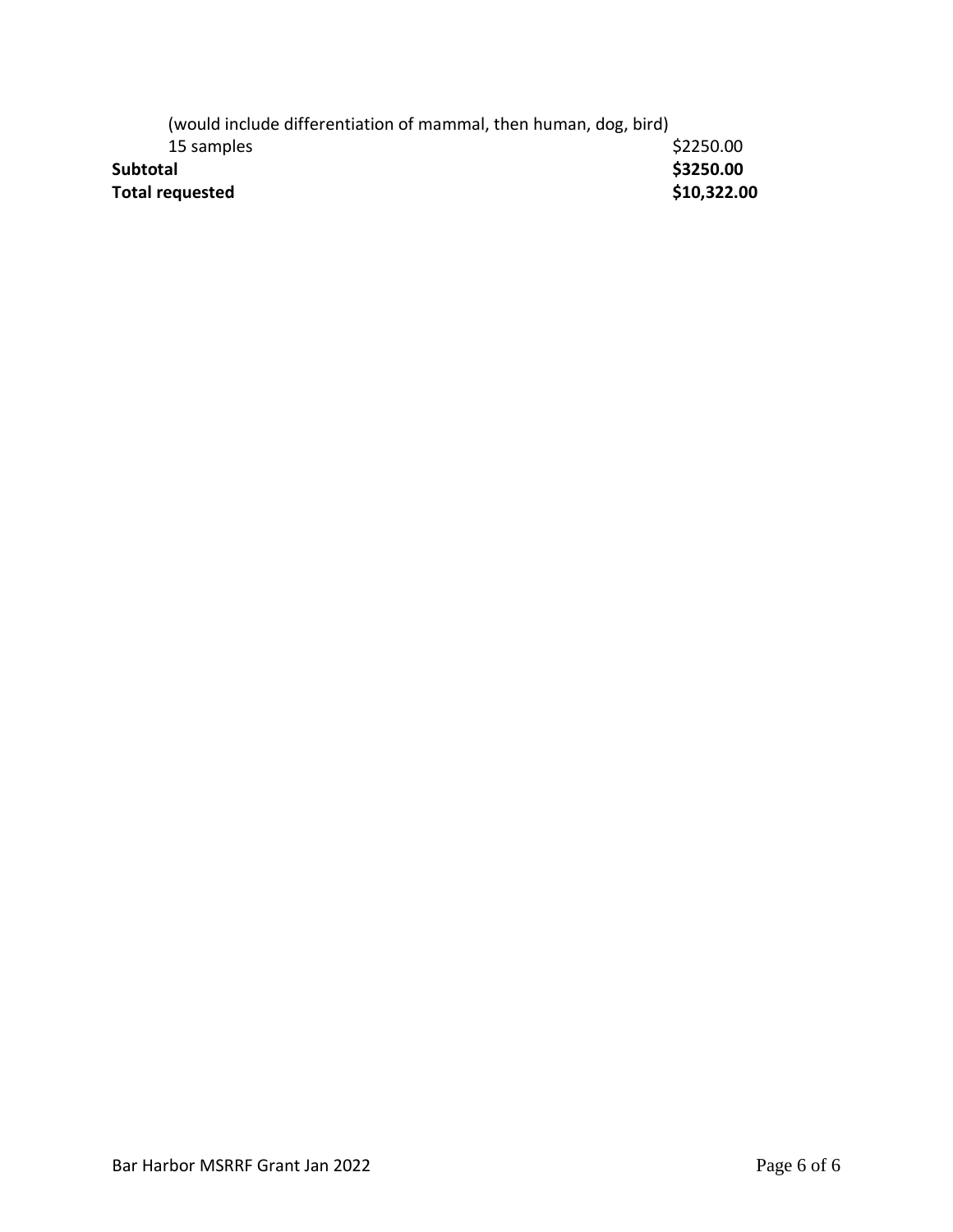aspect that makes any regulations complex is that we do not want to exclude or make access more difficult for those who are currently harvesting clams or oysters there. We decided that we would like to better understand both the current use of the area by harvesters and how the population has changed in density and size frequency over the years before regulating harvest. We believe we can get a better understanding of this from interviewing harvesters (both commercial and recreational) and pulling together our past census data from this area.

At the same time, we discussed easier access to information on harvesting regulations and licenses. One idea was point-of-sale licenses in places such as the campgrounds and hotels adjacent to the mudflats, along with the possibility of having the Town of Bar Harbor sell licenses online. We also talked about possibly putting up signs with QR codes that could help people understand harvesting regulations.

2. Maine Shellfish Restoration and Resilience Fund Grant Proposal. Chris introduced the working draft of the grant, which included the ideas about interviewing harvesters and examining censuses, along with the accessibility of licenses ideas. After discussing the ideas with harvesters from the Frenchman Bay Regional Shellfish Committee and the Mount Desert Shellfish Committee, two new component were added to the grant. First, Microbial Source Tracking to try to determine the source of fecal contamination (measured through *E. coli* concentrations) was proposed for Northwest Cove, which currently is seasonally closed. Harvesters from Mt. Desert suggested that we add a closure from Pretty Marsh to this study, as it was nearby and had a similar seasonal closure. Second, we will add censuses for clams beyond the Bar Harbor town boundary, and in particular census along the south shore of Trenton from Goose Cove and to the west. The committee was in favor of these additions and approved the grant, which needs to be turned in later today.

We should hear about the grant by the next meeting. If we get complete funding, we will advertise for an intern to lead on the work. If we get partial funding, we will have to consider as a committee our next steps, we may not be able to do the project with only partial funding.

3. Oysters in Western Bay. There had been a question of whether or not the oysters we are seeing in Bar Harbor are eastern or European oysters. Heidi told us she has seen only the Eastern (or American) oysters in that location. She and Hannah surveyed Goose Cove and found a lot of quahog shell and thinks that the live big quahog resource is probably subtidal. NOTE: Heidi later wrote and corrected herself, saying that along with the hundreds of eastern oysters, she and Hannah Annis had seen one European oyster in their 2021 survey.

4. 2022 Priorities for committte work. We discussed some of our work for 2022. a. Recruitment study. We now have three years of data at five sites. We would like to continue this study for five years, so through fall of 2023. At that point we should have an idea of any clear trends in abundance and distribution of